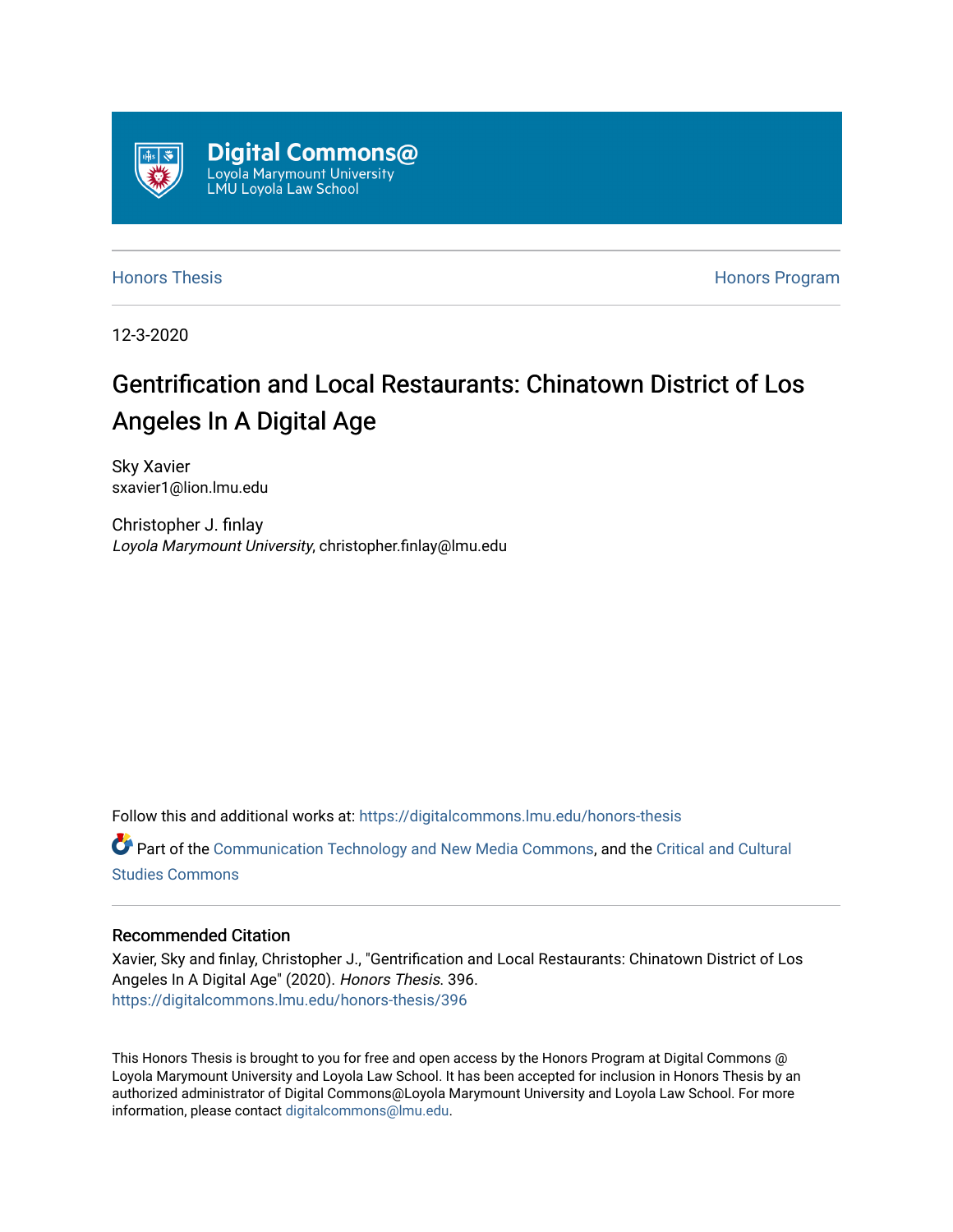

# **Gentrification and Local Restaurants: Chinatown District of Los Angeles In A Digital Age**

A thesis submitted in partial satisfaction

of the requirements of the University Honors Program

of Loyola Marymount University

by

**Sky Xavier & Dr. Christopher J. Finlay 3 December 2020**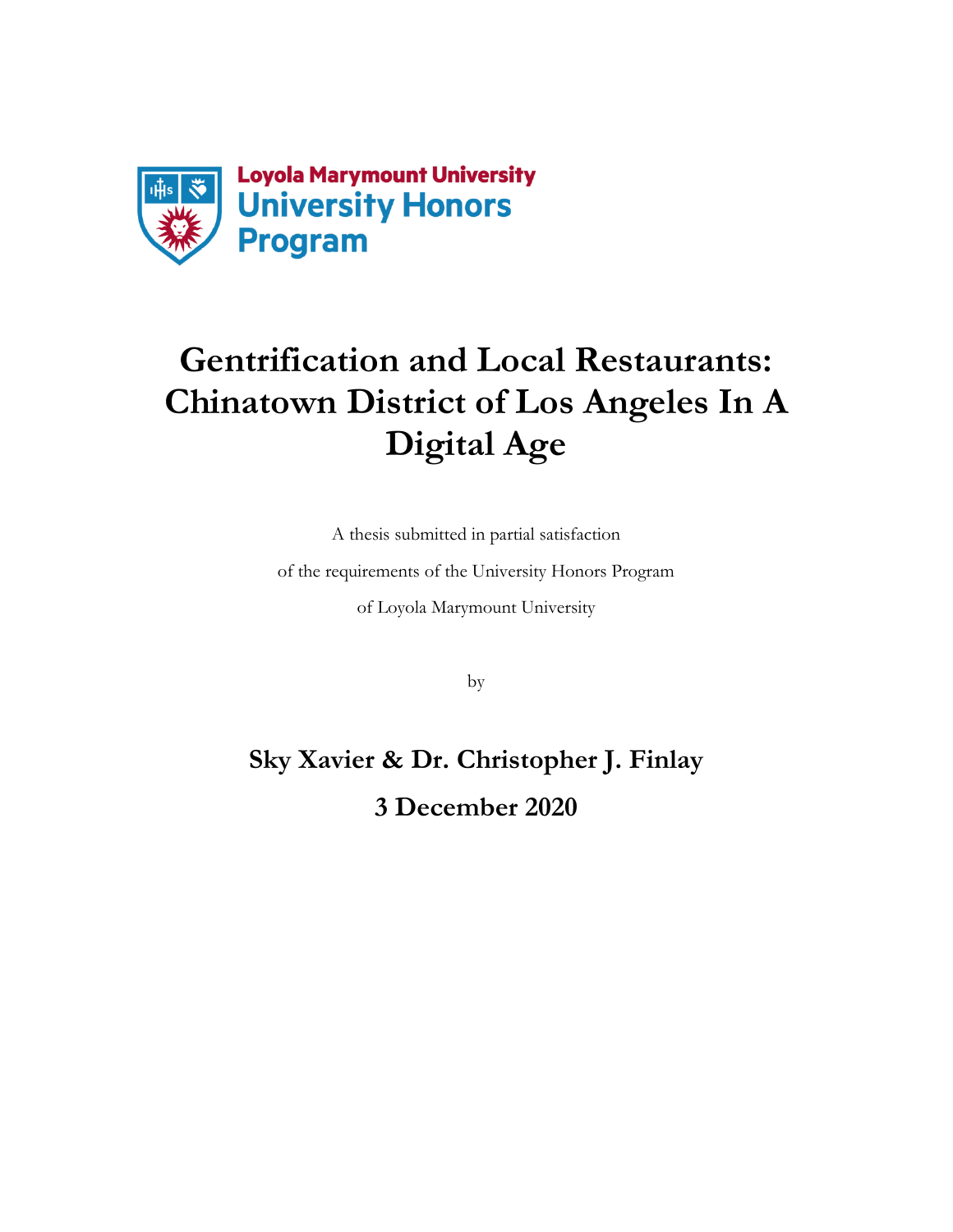#### **Literature Review**

In Chinatown, locally owned restaurants directly reflect the area's tradition and culture (Molina, 2015). Food plays a central role in Chinese tradition, as communities and families gather over shared meals (Simoons, 1991). Chinatown's business landscape, however, has changed in response to gentrification and a whiter clientele. Restaurant owners in Chinatown since the 1940s have connected to people outside of their immediate community through, "catering to the American public's interest in Chinese food, curios, and culture," (Lin, 2008, p. 112). The construction of Los Angeles's Gold Line Metro directly increased tourism to this area in 2003 (Lin, 2008), further amplifying the need to cater toward non-Chinese customers.

Although tourism drives economic growth, this trend ultimately harms locally owned Chinese restaurants and businesses that reflect authentic culture. Investors take advantage of the low property prices to start new non-Chinese businesses, in both real estate lots and business lots (Meltzer, 2016). In effect, this strips Chinatown of the locally owned businesses and forces owners of such places to move out (Lin, 2008). As the Chinese population is faced with higher property prices around Chinatown, they must move further away. Furthermore, diminishing the number of Chinese customers looking for authentic cultural foods in Chinatown. With less Chinese residents and more tourism, local business owners are faced with the decision to either exclude authentic cultural aspects of their business of to cater to a whiter clientele, or close down (Staley, 2018).

Trip review apps, such as Yelp, further promote this erasure of traditional culture (Zukin et al., 2015), as they inspire a broader range of customers to visit authentic cultural restaurants (Staley, 2018). Additionally, businesses must analyze their online presence as the demographic of their neighborhood changes. As more affluent demographics consult Yelp, Google, and other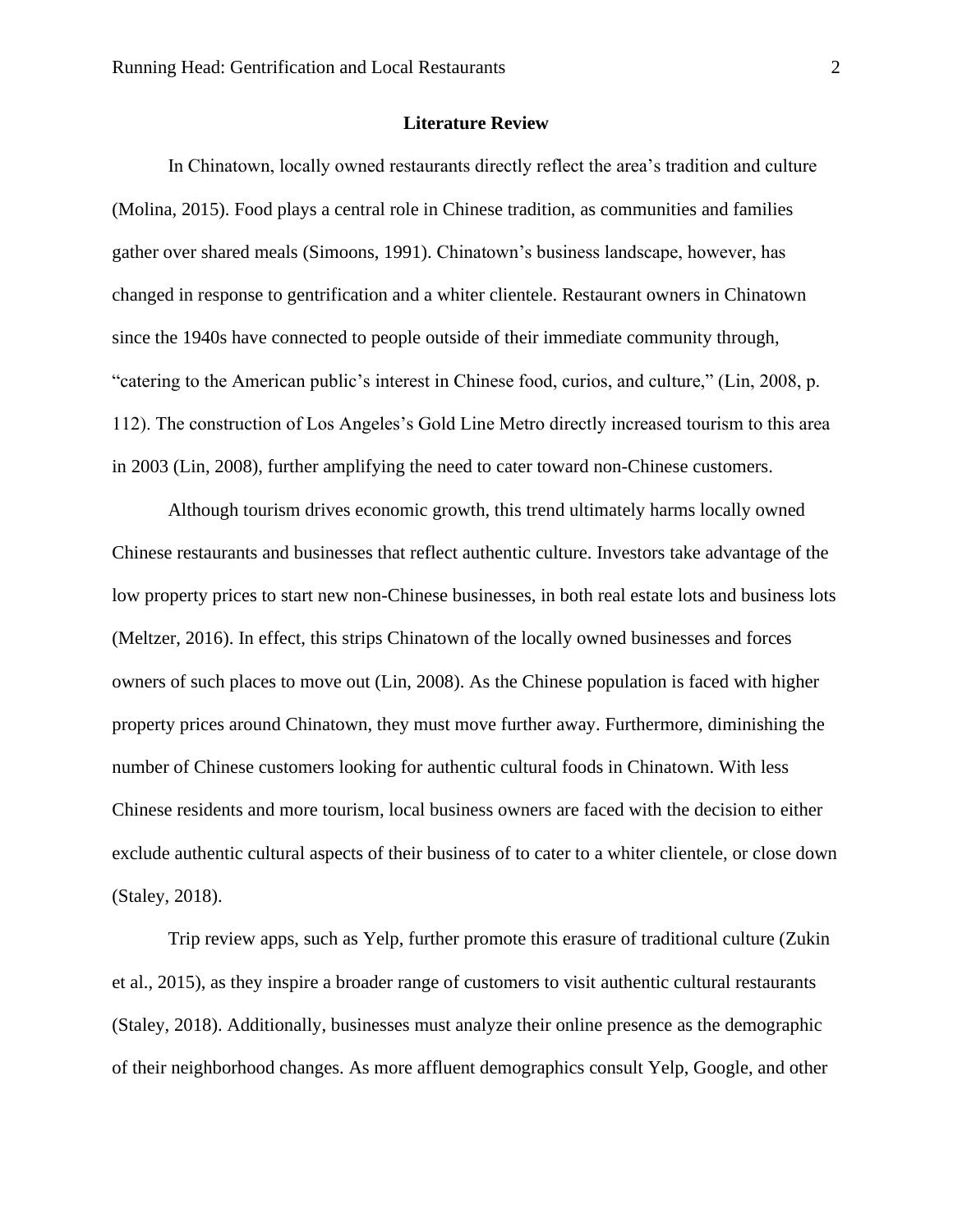online review platforms, local businesses may be harmed by their current representation on such platforms (Zukin et al., 2015). Foodies take to social media and online review platforms to find authentic restaurants in such areas, which may harm these businesses if they do not shift to cater towards this whiter clientele (Alkon & Cadji, 2018). Although foodies and hipsters look for these culturally authentic restaurants, they also expect such places to fit their expectations of the culture. This could speed up the effects of gentrification, as these restaurants must shift towards a whiter clientele or be replaced by new businesses that cater to this more affluent clientele (Zukin et al., 2015). Now, locally owned Chinese restaurants in Chinatown compete with larger Chinese chains serving Americanized Chinese dishes (Zukin et al., 2015). Hence why Chinese restaurants must shift away from traditional foods, as they need to cater towards what customers expect.

# **Analysis**

# **Introduction**

This paper analyzes the effects of gentrification and the digital age on local restaurants, specifically those in the Chinatown District of Los Angeles, California. To examine the effects of gentrification on Chinatown's local businesses, I interviewed Daniel Yin of Yang Chow restaurant over Zoom. Yang Chow has three locations, this research centers around their original location in Chinatown. Yin now manages all online communications and was previously an inperson manager. His experience in the Chinatown restaurant business provides insight into this cultural district's changing business landscape, as his family has owned this restaurant since 1977.

Yin's 4-generation legacy in Chinatown has witnessed the rise and fall of tourism within this cultural district of Los Angeles. Previously, this cultural district boomed with tourists and rich cultural experiences. Now, Chinatown faces challenges as gentrification has forced many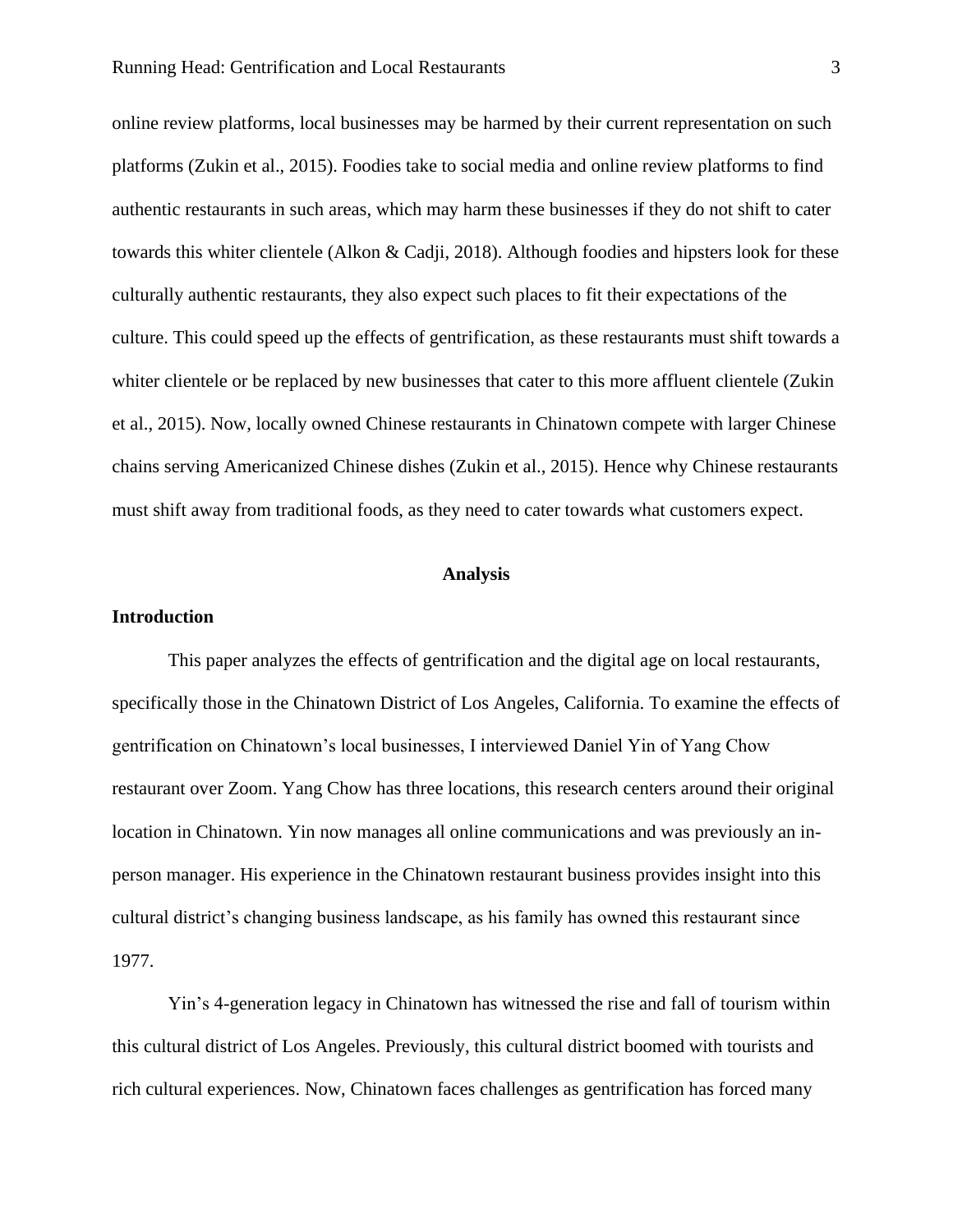Chinese business owners to move East of Los Angeles and farther away from Chinatown. This paper will examine how gentrification in Chinatown pushes out both residents and local restaurant owners, which also diminishes traditional Chinese culture. Further, I analyze how trip review apps, such as Yelp, encourage such whitewashing of traditional Chinese restaurants in Chinatown and other cultural districts through a virtual ethnography.

#### **Generational Connection to Chinatown**

For generations, Los Angeles's Chinatown district has provided Chinese families with a place to both live and start their own businesses (Lin, 2008). Historically, this action has been more prominent among recent immigrants from China who, "are generally poorer, less educated, [and] less acculturated," (Lin, 2008, p. 121). This provides Chinese immigrants with an opportunity to create a living for themselves in Los Angeles. Many families who start businesses in Chinatown live there or in surrounding areas. As in Daniel Yin's family with Yang Chow restaurant, these Chinese family-owned businesses are traditionally passed down for each generation to run.

In 1977, Yin's family created Yang Chow restaurant in Los Angeles's Chinatown cultural district. Yin recalls living in Chinatown with his grandmother at 6 years old and visiting his family's restaurant, along with other locally owned businesses. At this time, Yin and his cousins worked at the restaurant to assist with daily tasks. The father of Yin's cousin ran the restaurant during this time, so Yin allowed him to take over as manager. Since then, he and his cousin have been running all three locations of Yang Chow in different capacities.

His cousin is the main manager of all three locations and splits his time between them. Daniel Yin previously held the role as an assistant manager. He would go in every Sunday to assist with operations from 2005 to 2016. Now, he acts as the online communications manager.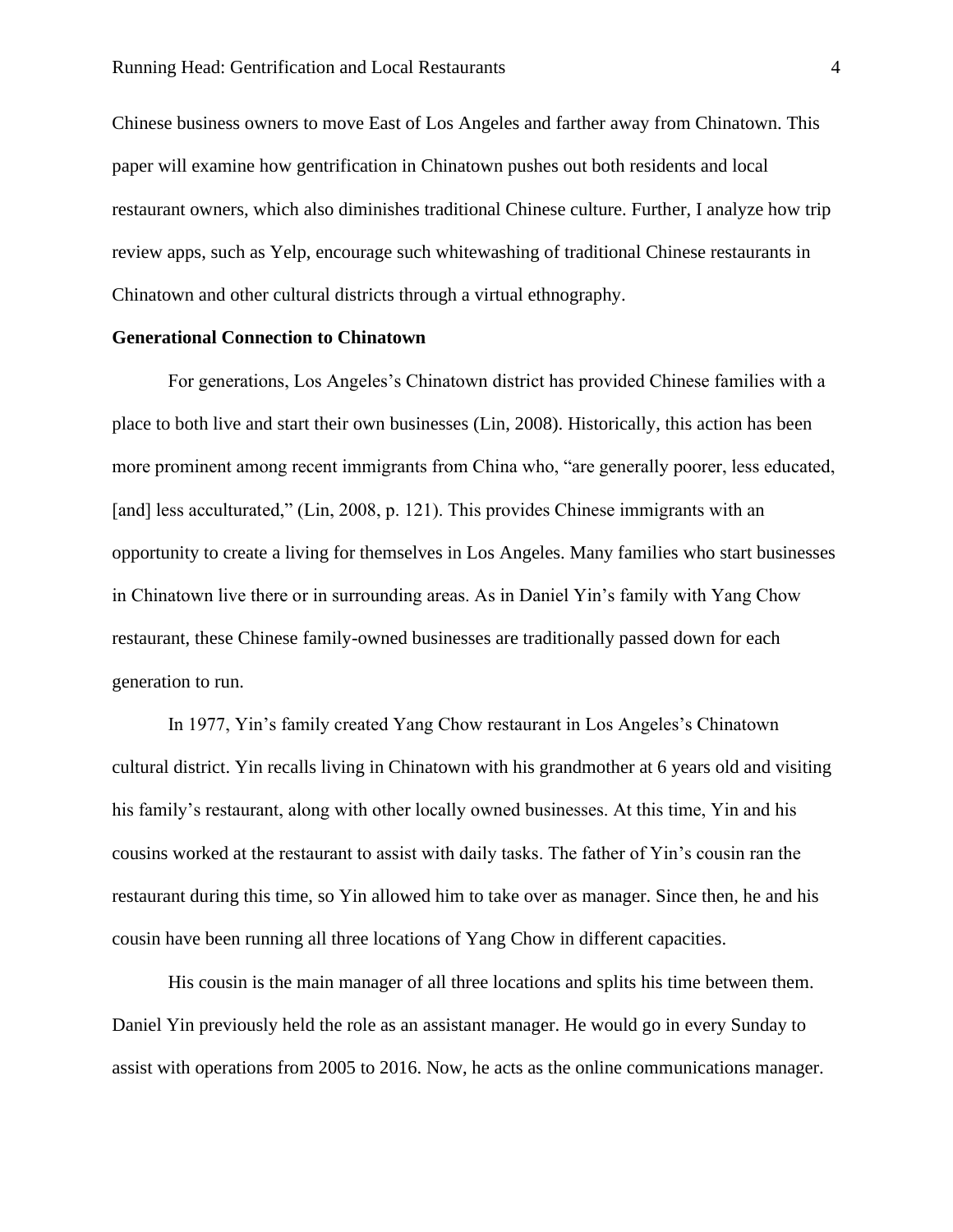Yin created this position in 2000 to assist his cousin with running Yang Chow. As online communications manager, he is the fourth generation to uphold the ideal that family should inherit responsibility of their restaurant. Although Yin is unsure if his son will commit to running Yang Chow's locations in the future, he foresees the restaurant staying in the family for a fifth generation. When prompted with the question of an outsider taking over the restaurant, Daniel Yin responded with, "Uh I don't foresee that unless there's some crazy offer. Like, 'hey here's 5 million dollars we'll take the restaurant from you.'" This reveals their strong commitment to the Chinese tradition of keeping the restaurant's ownership within their family. Yet, such commitment to passing family businesses down through generations has become more difficult in Chinatown's changing landscape.

#### **Changing Landscape of Chinatown**

Now, Chinatown provides a much different experience for immigrants and local business owners. Yin recalls a change in Chinatown's clientele starting in the 80s, as this cultural district became a tourist attraction, "it was super busy, lots of people coming into shops, um coming into restaurants and stuff." As tourism became a prominent driver of Chinatown's economy, local Chinese restaurants and businesses were faced with a changing clientele. Rather than serving customers who expected traditional Chinese food, Yang chow and other local restaurants began to change their menus to match tourists' tastes. Yin refers to his father's experience with changing the menu, to explain how Chinatown restaurants began to serve a whiter clientele, "I think most of our changes in menu came in the 80s. (…) My dad tells me back in the day that our clientele was more Chinese at the very beginning." Restaurants got rid of traditional Chinese dishes and replaced them with Americanized versions, such as orange chicken.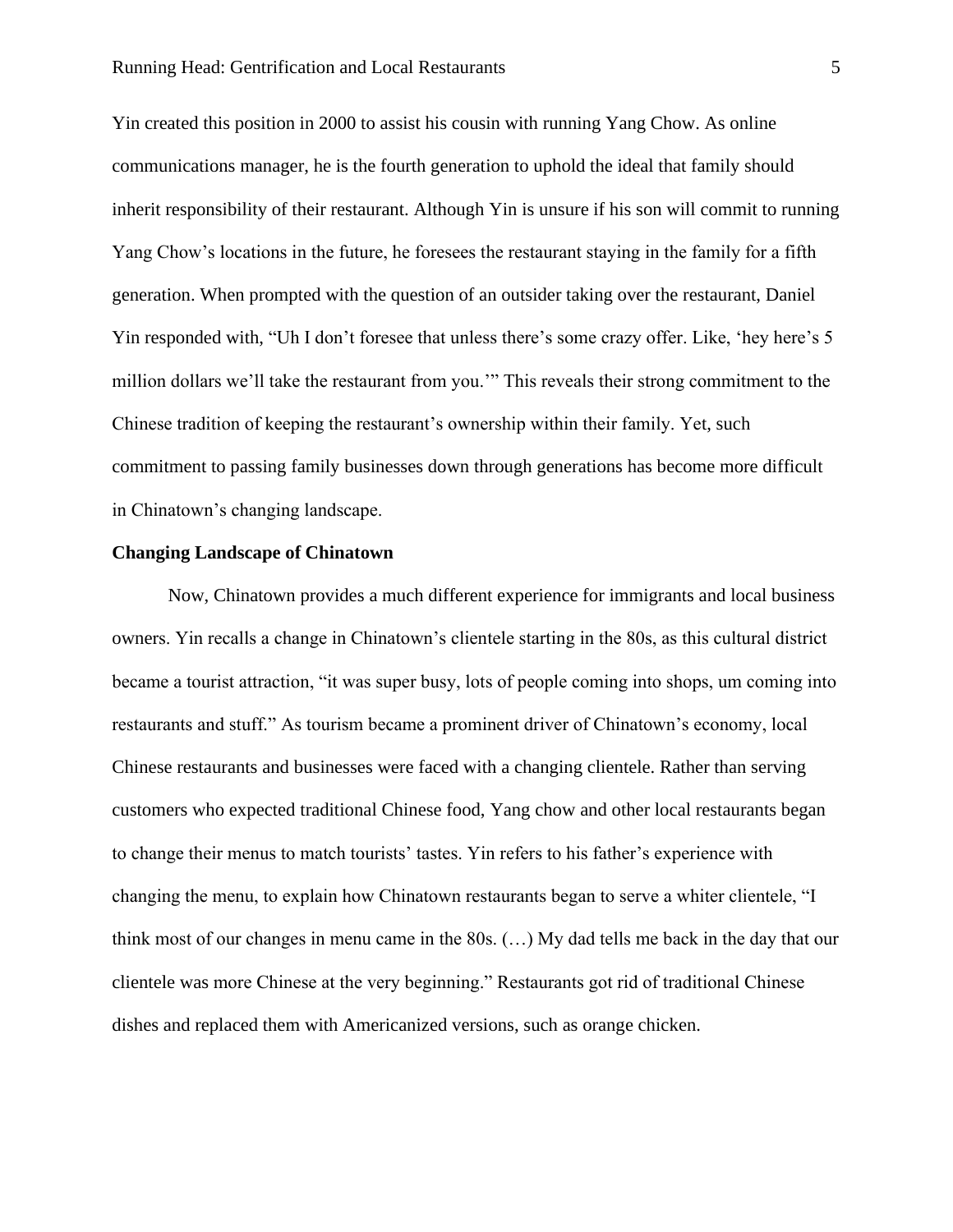As this shift in clientele occurred, a changing residential landscape in Chinatown and its surrounding areas simultaneously occurred. The Chinese residents in and surrounding Chinatown, many of whom owned local businesses, began to move East of the area. Yin explains that Chinatown primarily provides families with apartment housing, which eventually forced larger families out. Although Daniel Yin does not view this migration as an effect of gentrification, he recognizes the effects this had on Chinatown. While Chinese families left Chinatown for San Gabriel Valley and other East Los Angeles areas, so did their businesses.

Now, Chinese shoppers do not need to visit Chinatown to find authentic Chinese products. These Chinese restaurants, markets, and businesses have also moved to East Los Angeles, as Daniel Yin states, "now the dim sum restaurants [and seafood markets] are farther East. So anything that you need to buy or find for Chinese people can be found in the San Gabriel Valley." This movement of Chinese-owned businesses out of Chinatown reflects both the migration of Chinese families to East LA, and the closure of businesses that did not cater to tourists' expectations.

Once Chinese-owned restaurants began moving out of Chinatown, white-owned restaurants and art galleries began to fill these open real estate slots (Lin, 2008). Daniel Yin attributes this to low rent for businesses in Chinatown, "there are a lot of empty shops that are taken up by art galleries because rent is really cheap." Although the rising prices did not drive out residents and local businesses, gentrification could take hold if this shift in Chinatown's business landscape continues. With non-Chinese businesses taking over these empty properties in Chinatown, this cultural district may eventually lack any traditional Chinese culture.

This raises concern among the business owners who still remain in Chinatown. Although they have survived through changing their businesses to cater to tourists rather than Chinese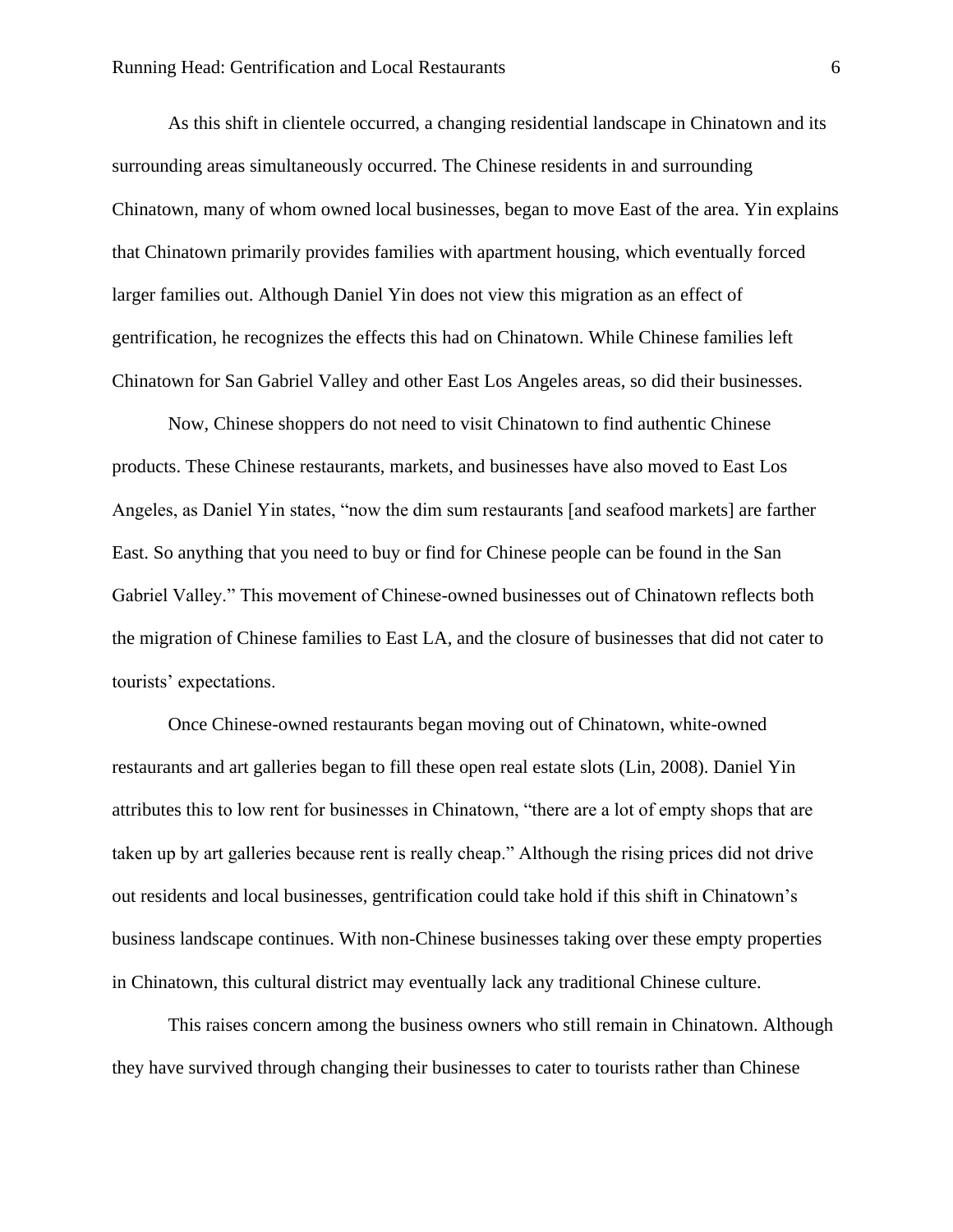customers, Chinese businesses could be harmed if white-owned businesses continue to take over. This would shift the demographic even farther away from Chinese customers, raising concern about what Chinatown restaurants will survive in the future. Daniel Yin and his family are confident that their restaurant will not face any difficulties staying open amidst the changing business landscape of Chinatown. Yet, this proves to be a difficult subject to speak about, as Yin expressed the sadness of watching neighboring restaurants and businesses close down, "one of our close friends, family friends, closed their restaurant recently in Chinatown…Plum Tree Inn. And that's kind of sad, but [long pause] I mean…sign of the times." Yin's long pause and reference to this being a sign of Chinatown's current business landscape reveals that this has been an ongoing issue, which Chinese business owners have grappled with.

#### **Yelp and Locally Owned Restaurants**

As locally owned restaurants have struggled with this changing landscape of Chinatown, many have not been able to rely on trip review apps to bring them more business. Such apps allow customers to frame the restaurants they review with negative or positive connotations (Zukin et al., 2015). Rather than giving honest reviews to local restaurants, Daniel Yin has experienced that customers tend to utilize such platforms to threaten Yang Chow restaurant. He recalls many incidents where customers have tried to get free items from the restaurant, by threatening to leave a poor review. This can harm locally owned restaurants more than large chains, as they have a smaller budget for restaurant operations. Yin discusses how this has led to disagreements with customers, since management msut be wary of such complaints, "you get customers who threaten us with a bad review (…) I mean what else are we going to do? We can't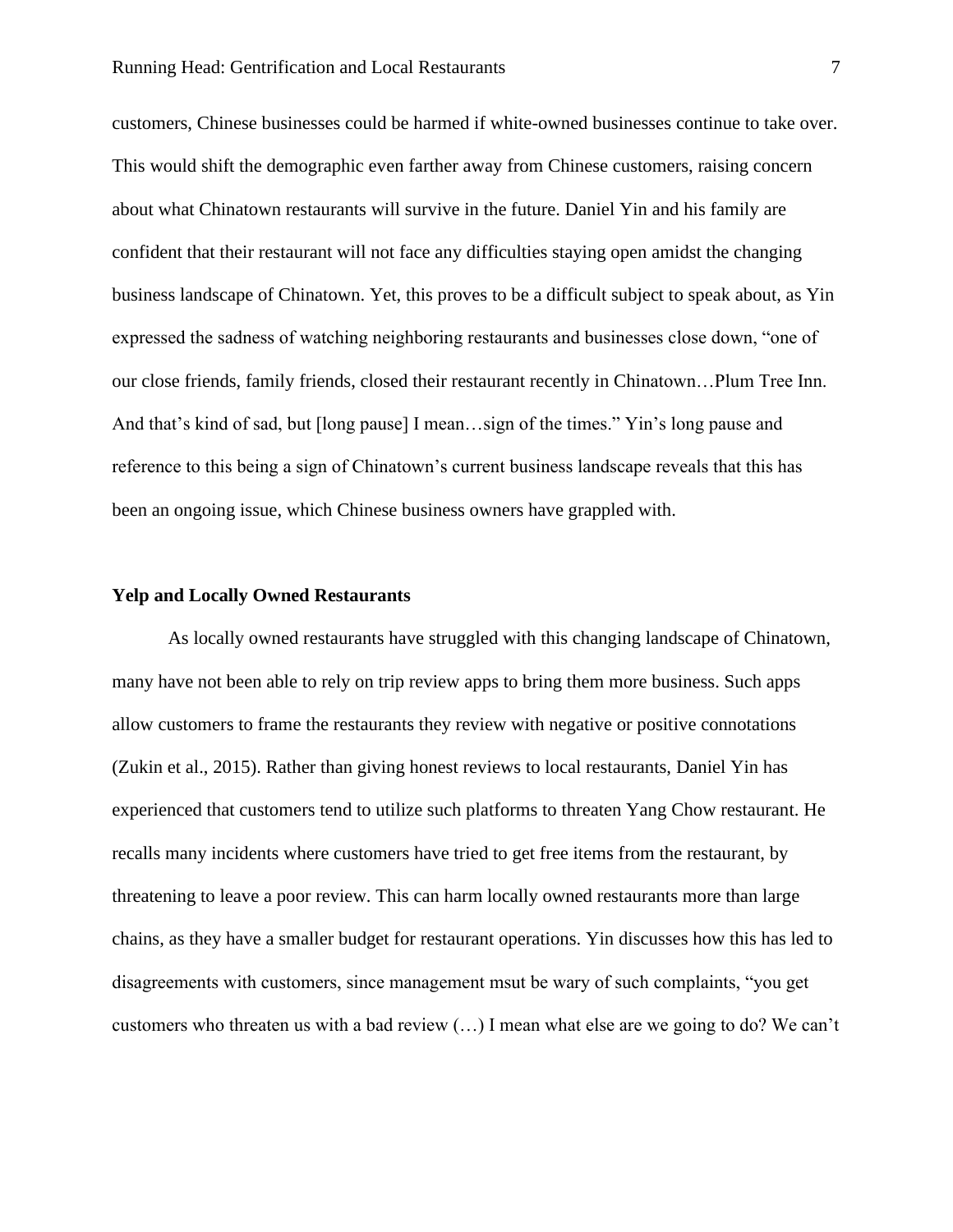just give away free food." Such threats with poor ratings can also harm businesses beyond budgets.

Locally owned restaurants rely on Yelp and other review apps to attract more customers. Many bad reviews on a locally owned restaurant will have a larger impact on their ability to gain new customers than on large chains. If a large chain restaurant has low reviews, people may be more inclined to visit a low-scoring chain that they have familiarity with than a low-scoring local restaurant that they do not recognize. As in Yang Chow's case, Daniel Yin states, "[Yelp] hurts us more than it helps us." Yin explains that more factors play into a review than the food itself, sometimes factors out of a restaurant's control.

This proves to be true as Yang Chow uses the same chefs at every restaurant, yet reviews vary based on location. Yin articulated this conflict between food review apps and elements a restaurant cannot be held responsible for, as he told a story about Yang Chow's East Pasadena location, "[outside of the restaurant] there used to be a motel, the motel is still there. And they used to have a seedier clientele at the motel where [laughs] as the party was leaving and walking back to their car, they get solicited a prostitute. So they gave us a one star rating because of that prostitution." Clearly, the area a restaurant is located influences the ratings they receive. This raises concern for locally owned restaurants in non-gentrified areas, which could attract whiter customers through such review apps. As Zukin et al. (2015) finds, "Although not much is known about Yelp reviewers, the few details that have appeared suggest they represent prototypical demographic segments of urban gentrifiers," (4). With whiter clientele rating local restaurants in areas they are not familiar with, restaurants could face difficulties staying in business.

When applied to Chinatown, this same effect could further damage the cultural district's local business landscape. As businesses in Chinatown now largely survive on tourism traffic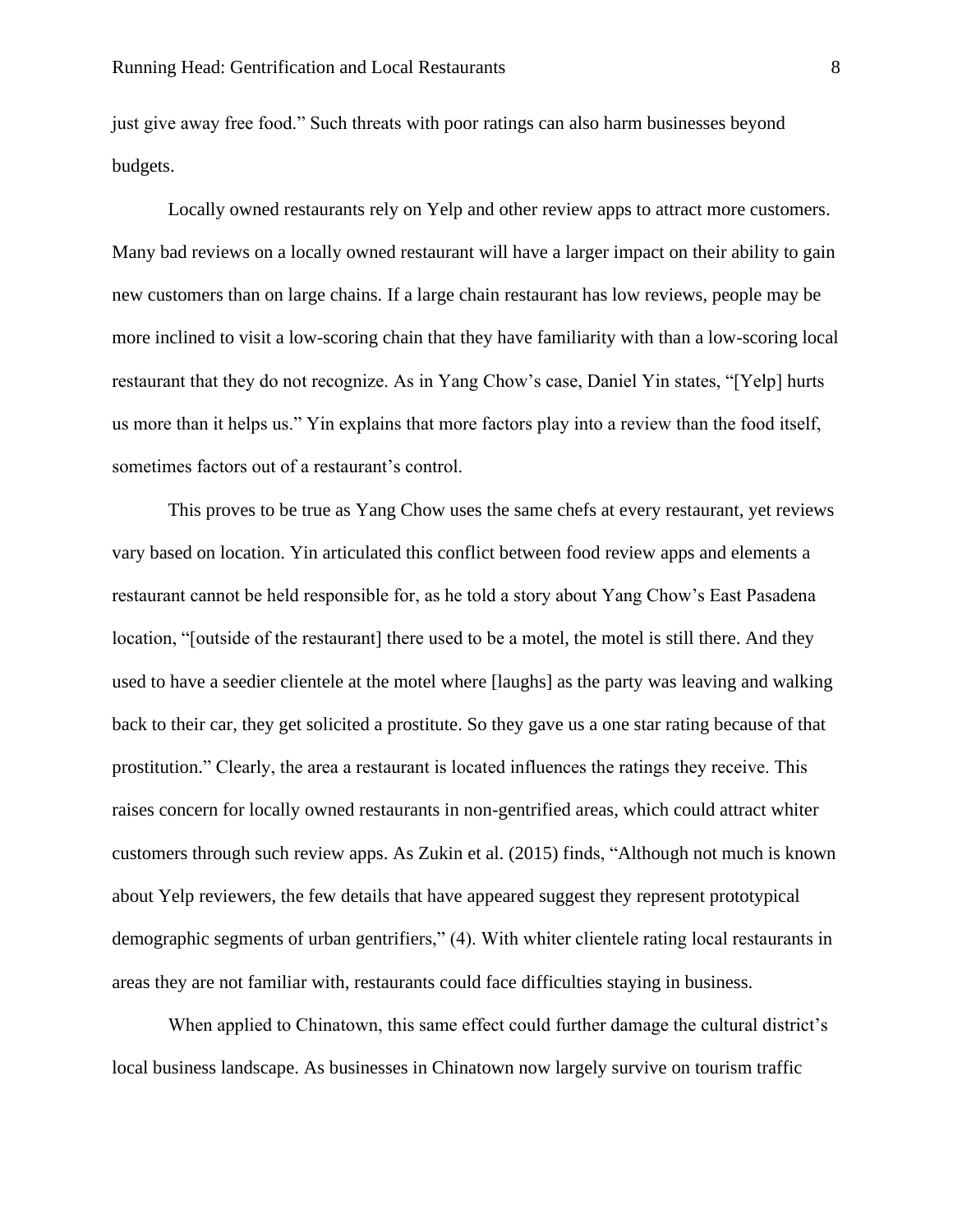#### Running Head: Gentrification and Local Restaurants 9

rather than a Chinese demographic, clients may not be familiar with the area. Yin explains that Chinatown has difficult parking and is run down. If clients take into account their experience going to and from the restaurant when writing a review, local restaurants could struggle to continue attracting tourist clientele. As local restaurants face scrutiny for elements out of their control, this amplifies concern of white clients pushing out cultural restaurants.

Furthermore, Chinatown's local restaurants face the reality of continuing to alter their menu based on the shifting clientele. As Yelp apps continue to bring outsiders into Chinatown for what they consider to be traditional Chinese cuisine, the cultural authenticity of said restaurants continues to diminish. While the clientele becomes whiter, they expect an experience to cater to their expectations of a culture. If local Chinese restaurants do not meet such expectations, they could face even more scrutiny on trip review apps

# **Gentrification as an Opportunity**

As restaurant owners in urban areas and cultural districts encounter a changing business landscape during the gentrification of their area, owners must decide how they will adapt. Many restaurant owners find it troubling to change the focus of their business, especially if they serve culturally authentic cuisine. To survive in an area undergoing gentrification, however, restaurant owners must view this as an opportunity to grow their businesses (Meltzer, 2016). Along with a change in residents comes a change in customers for these restaurants. Many lose their old clientele who slowly move out of the area, while a more affluent and whiter clientele replaces them. This requires business and restaurants to reassess what clientele they cater to.

While restaurants in these areas begin to analyze how they can change to serve a new clientele, they must understand their changing role in the community. Local restaurants in urban and cultural districts traditionally provide residents with a place to understand their place in the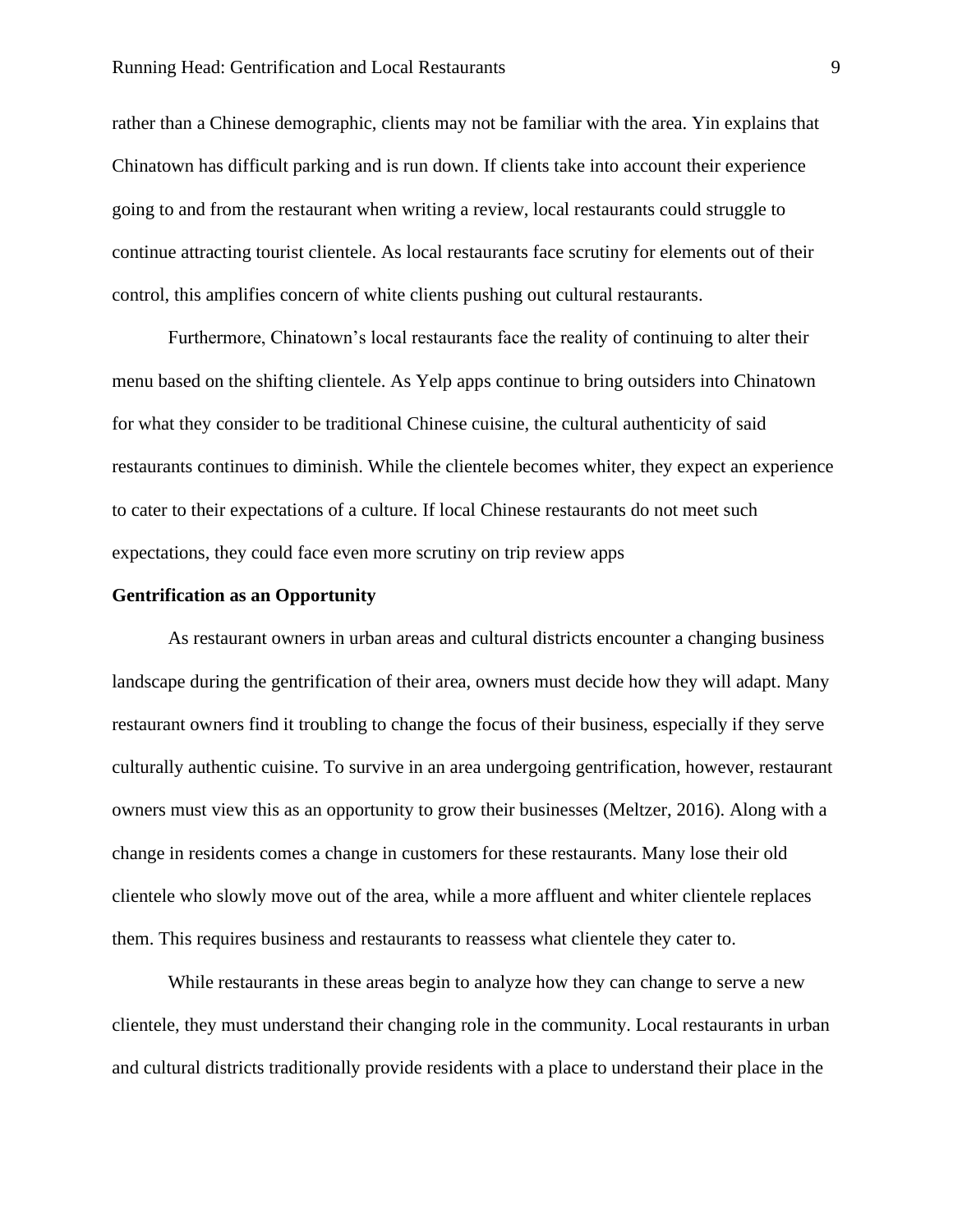community, as they interact with each other in these shared spaces–unique to the area (Molina, 2015). Molina (2015) references the local Mexican restaurant, El Nayarit, to ground this theory in context of Echo Park residents' experiences. This restaurant's role in Echo Park's Mexican community exemplifies what local restaurants resemble for many residents of other urban areas. El Nayarit provided a place for Echo Park residents and its visitors to engage with each other and come together through mutual understanding (Molina, 2015). For residents, this represents a, "ready-made social network for immigrants new to a dauntingly large, foreign city," (Molina, 2015). This exemplifies the role of local restaurants in urban and cultural districts, as it gives residents a sense of familiarity while meeting new people in and beyond their community.

When areas undergo gentrification, however, restaurants lose their ability to be placemakers for these communities. With an influx of new and wealthier residents, such local restaurants must pivot away from serving this role in their respective community. This poses restaurants with an ethical dilemma of whether to serve what is left of their old community, or to shift to cater to a wealthier and generally whiter clientele. Although faced with this difficult decision, local restaurants in areas undergoing gentrification must begin catering to a more expensive clientele to survive. Essentially, taking away the community aspect of their space and replacing it with higher class service.

To understand what some small business owners would do in this situation, I consulted the Subreddit, r/smallbusiness, under the guise of a local Chinese restaurant owner in Los Angeles, "I am a small business owner of my family's Chinese restaurant. The area around us in Los Angeles is being gentrified and it has really hurt my business. I see less of my local regulars and less Chinese families coming in. (...) How did you deal with this?" Many users replied and suggested that I take advantage of this opportunity to pivot my restaurant to serve the new and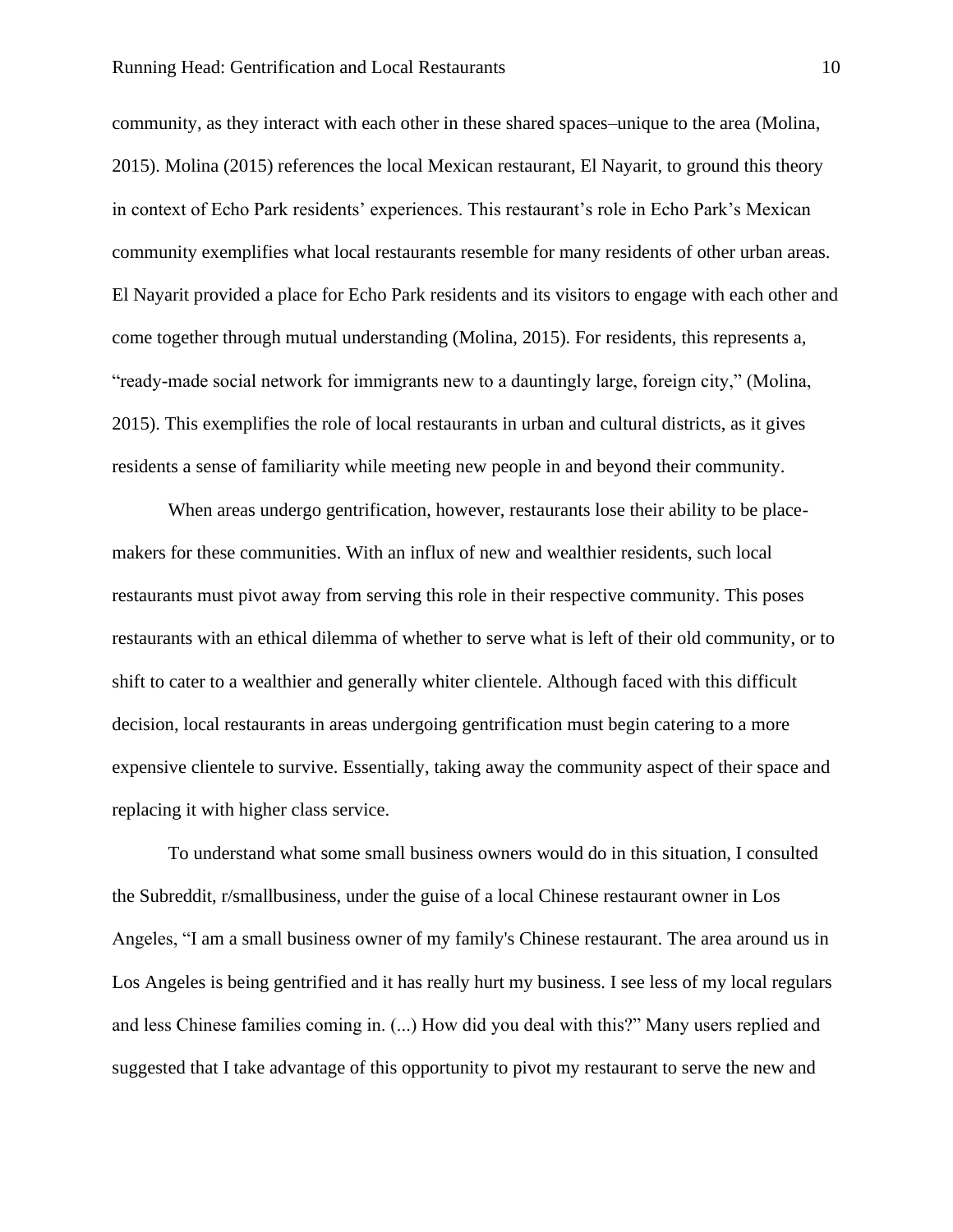wealthier clientele. This aligns with Meltzer's (2016) claim that gentrification may provide an opportunity for local businesses and restaurants, if they chose to pivot and serve the incoming demographic.

Although restaurant owners may find this troubling, they must recognize the opportunity this provides them with. With the rise of social media and food blogging, cultural cuisines have become trendy among hipsters and foodies (Staley, 2018). People seek out restaurants in cultural districts to experience different varieties of authentic cuisines. Many times, this brings them to cultural districts undergoing gentrification. This provides local restaurant owners with an opportunity to serve a weather clientele, which allows them to charge more for their dishes. Burnett (2013) cites her research on Vancouver's Chinatown district to support this idea, as the restaurants which survived during gentrification did so through becoming more upscale.

Furthermore, this change can also be observed in Los Angeles's Chinatown district. Their business landscape has gone through many changes, as Chinatown and its surrounding areas have undergone gentrification (Lin, 2008). With rising tourism traffic and surrounding areas becoming more expensive, locally owned Chinese restaurants in this area have survived the change in clientele through, "catering to the American public's interest in Chinese food, curios, and culture," (Lin, 2008, p. 112). This requires shifting away from traditional Chinese dishes and serving Americanized versions of this cuisine. Through doing so, local Chinese restaurants have been able to attract new customers from the shifting clientele and turn gentrification into an opportunity to keep their business afloat.

# **Online Review Platforms as a Threat**

While locally owned restaurants try to survive amidst gentrification by shifting to cater to a more affluent clientele, they may still face difficulties presented through online review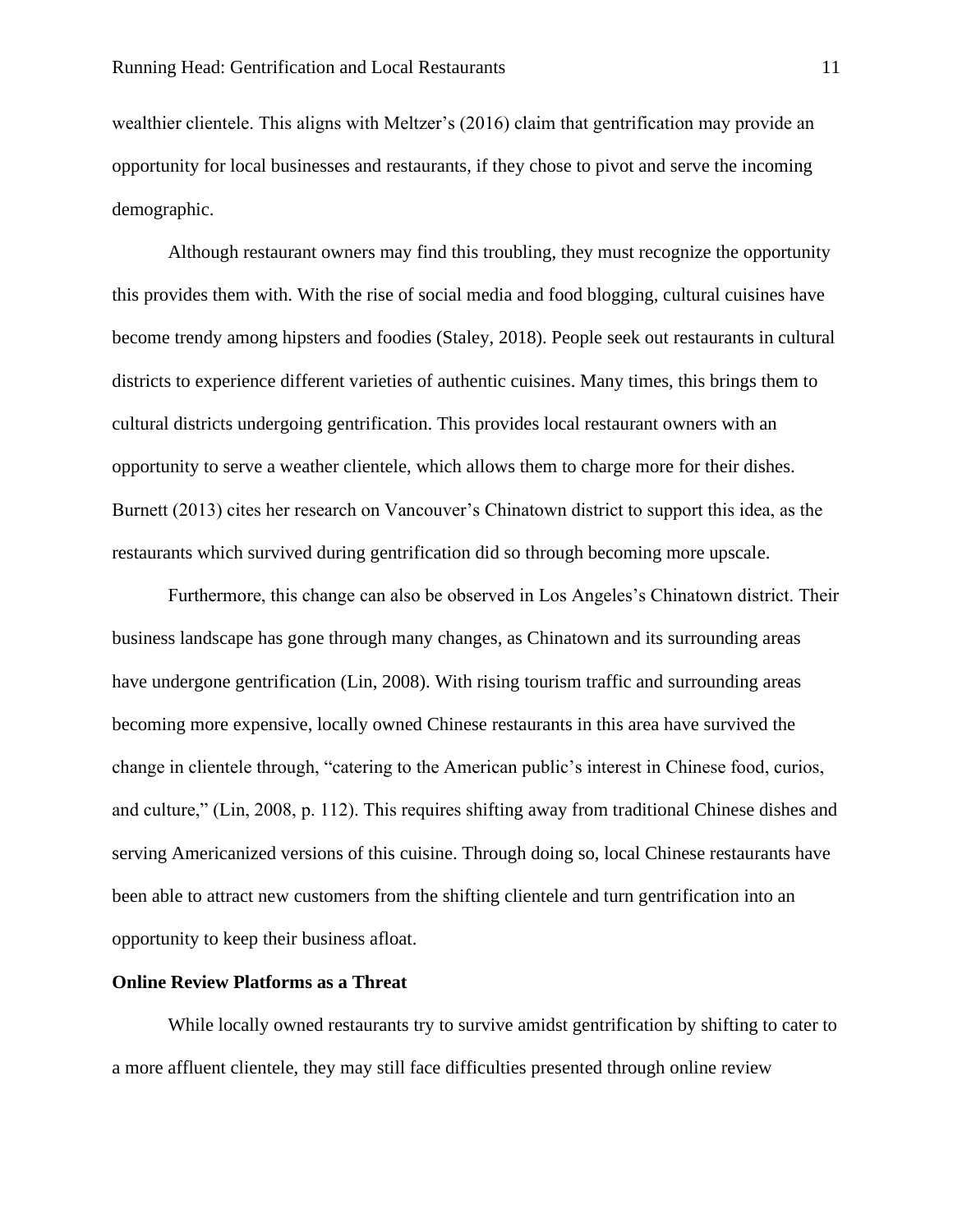platforms. These online spaces, such as Yelp and Google Reviews, allow users to produce the very content they consume (Zukin et al., 2015). As "produsers" (Zukin et al., 2015), clients of local restaurants have the power to shape these businesses' online image. Often this poses a threat to restaurants, as produsers threaten restaurants with bad reviews for free items in return. Local restaurants in areas undergoing gentrification already face difficult financial decisions, as they deal with rising rent in the area. Such threats place additional strain on restaurants, as they transition to cater to a more affluent clientele.

Many restaurant owners on the Subreddit, r/restaurateur, complain of bad reviews customers post in hopes of compensation. Restaurant owners on this forum explain that many of the bad reviews reflect problems that were resolved before the customer left the restaurant. Yet, the customer still posts a bad review, even if they framed it as a threat or last resort. This reflects the problem many restaurants face in the age of online review platforms and produsers. Many restaurant owners express that no matter what they do, there will always be a tension between expert opinions of restaurateurs and customer opinion.

While restaurateurs advise others to take these reviews with a grain of salt, they can drastically affect a local restaurant's ability to survive in an area undergoing gentrification. Reviewers take into consideration the area a restaurant is in, which often reflects racist undertones (Zukin et al., 2015). Generally, produsers on these apps rate restaurants in urban locations lower than those in more affluent and cleaner neighborhoods (Zukin et al., 2015). Restaurant owners on the Subreddit, r/restaurateur, expressed that these apps help bring in new customers in a changing business landscape. If people rate restaurants in areas undergoing gentrification based on their surroundings, then this could potentially turn away new customers from exploring the area while its changing. This could hurt existing local businesses, as many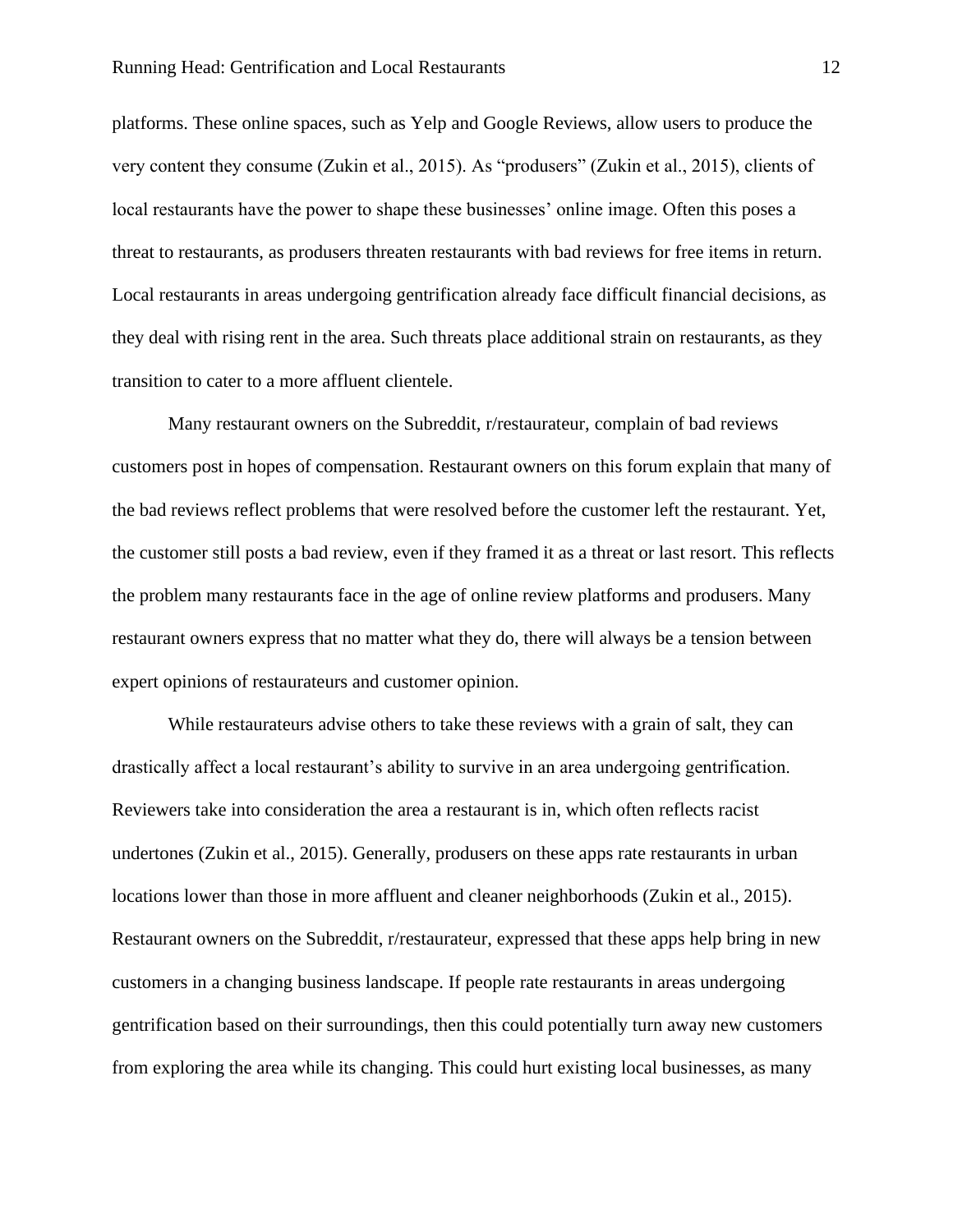hipsters and foodies turn to these apps to find authentic and cultural restaurants (Staley, 2018). The speed at which the areas around such restaurants become gentrified is out of the restaurateurs' control. If this process takes too long, then such local businesses could continue to receive bad reviews based on their surroundings. Thus, slowing a local restaurant's ability to grow their business through serving this new clientele.

Furthermore, online review platforms pose a threat to restaurants that cannot keep up with a changing business landscape during gentrification. As potential residents of such areas explore local restaurants through these online spaces, they may be attracted to the neighborhood for its authentic local restaurants (Zukin et al., 2015). Specifically, an up and coming area with authentic local restaurants attracts hipsters and foodies, who are part of this more affluent demographic. In effect, online review platforms may inadvertently speed up gentrification through attracting more potential residents and creating buzz about the area (Zukin et al., 2015). This creates a cyclical effect, as affluent foodies continue to post about authentic cuisines served at local restaurants and attract more foodies who will do the same. Ultimately, attracting potential new residents through online restaurant review platforms.

This poses a threat to restaurants that cannot keep up with a quickly changing business landscape, as these local restaurants may not have the resources to shift and cater to this new clientele quick enough. The new clientele restaurants serve during gentrification, although looking for authentic cuisine, still expect these restaurants to meet their expectations for service, quality, and aesthetic. Lin (2008) cites this phenomena, as it occurred in Los Angeles's Chinatown. Many of the local authentic Chinese restaurants in this area were forced to either quickly pivot to serve white tourists' palates, or to completely shut down (Lin, 2008). This shift in clientele requires local restaurants in urban areas and cultural districts to change how they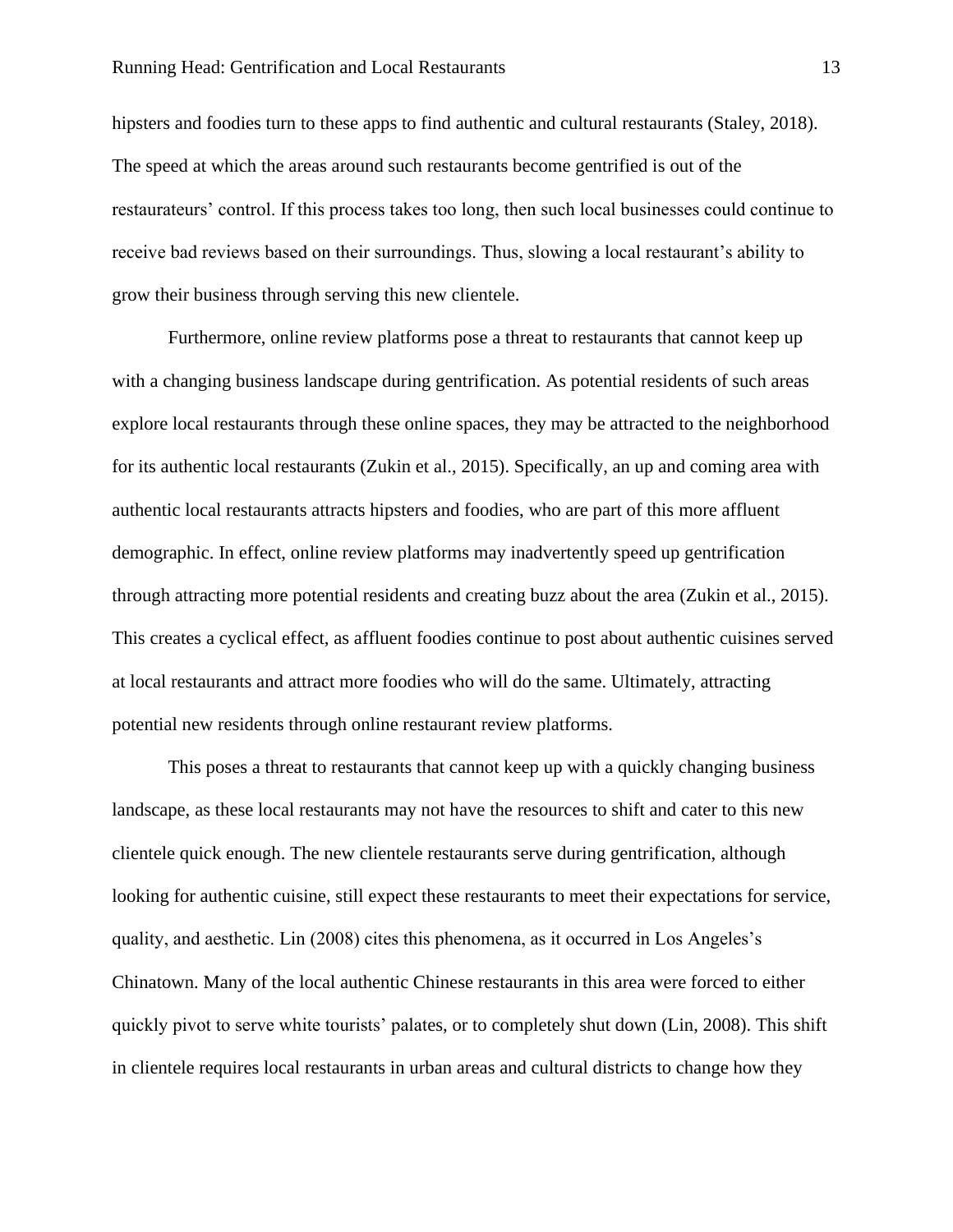operate, as they generally did not serve a more-affluent clientele before gentrification began in their area. If restaurants do not make these changes quickly, they cannot compete with other restaurants that do. Thus, harming their ability to thrive in a newly gentrified area with a more affluent clientele.

# **Conclusion**

While local restaurants in urban areas and cultural districts face a changing business landscape during gentrification, they have the opportunity to pivot and serve a new, more affluent, clientele. This reflects the positive opportunities gentrification brings to an area, as local businesses gain new customers and can charge higher prices. For restaurants that successfully keep up with this changing business landscape, they have the opportunity to grow their restaurants. This comes at the cost of their authentic cuisines, as they must match new clientele's expectations and cater to a generally whiter palate.

With the rise of food fanatics, also known as foodies, on social media, local restaurants facing gentrification must also cater to their aesthetic expectations (Zukin et al., 2015). To do so, restaurants in areas experiencing gentrification must shift their business to modernize their presentation (Burnett, 2013). This has the potential to benefit these local restaurants, as it brings attention to their business and attracts new customers. For restaurants that cannot keep up, however, this poses a threat.

Once other local restaurants begin successfully catering to this new clientele, it creates competition in person and online. On virtual review platforms, such as Yelp and Google Reviews, restaurants face scrutiny from customers if they do not meet their expectations. In effect, driving business away from some local restaurants and causing them to close. For restaurants that successfully shift with the changing business landscape, they witness large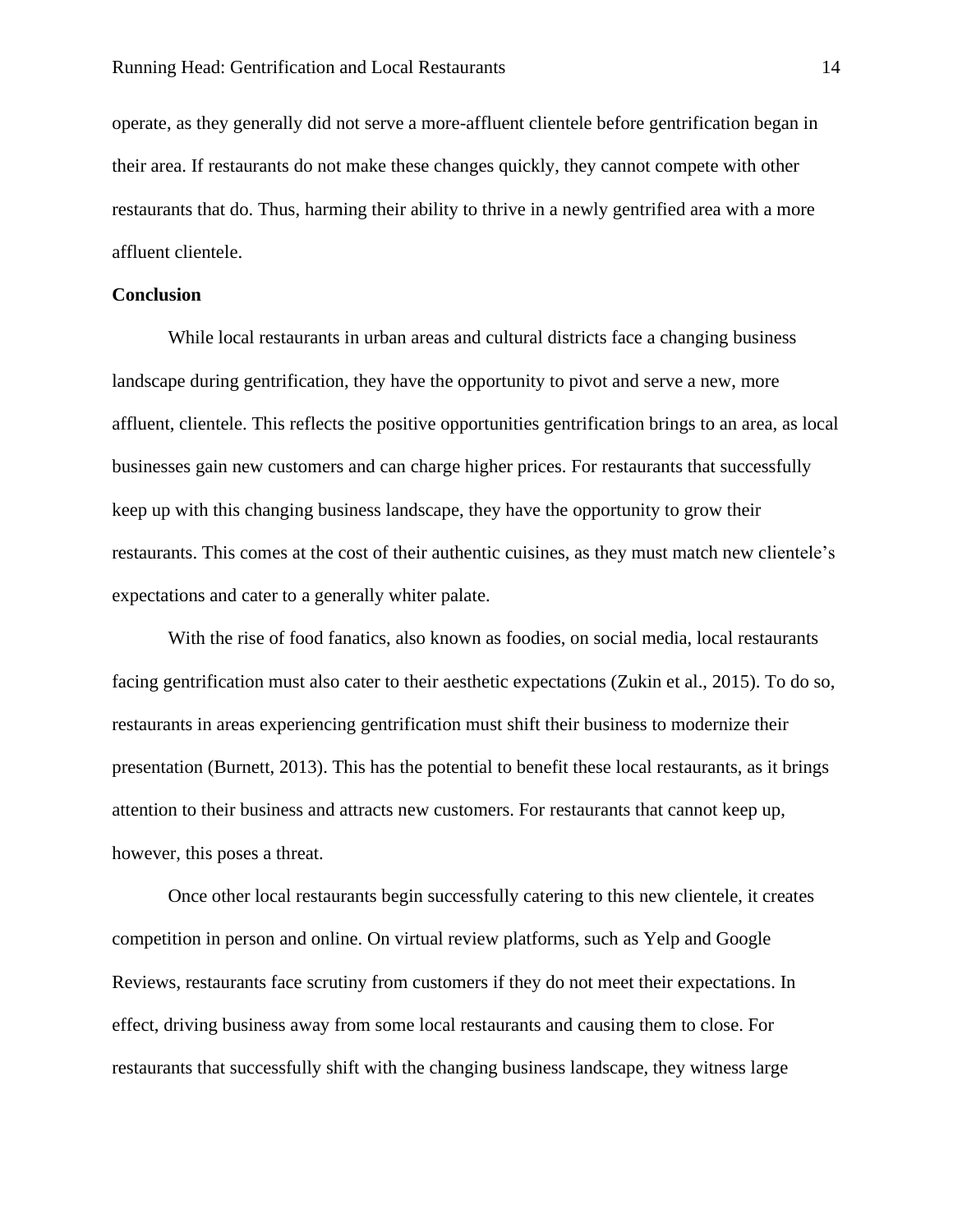chains and white owned restaurants take over the commercial real estate slots where locally owned restaurants once stood (Lin, 2008). Thus, reflecting the contrasting effects of gentrification on local restaurants, which is contingent upon their ability to serve a whiter and more affluent clientele.

With less Chinese residents and more tourism, Chinatown's local restaurants have shifted away from traditional meals. Now, they cater to what white tourists expect of Chinese food by serving Americanized dishes. While the traditional restaurants and food markets have left Chinatown, white owned restaurants and art galleries have taken their place. Rather than filling these spots with new Chinese businesses, these white owned businesses lessen the amount of authentic Chinese culture in Chinatown. Through attracting new white customers to the area, these white businesses further threaten the existence of local Chinese businesses.

Now, Chinatown's local Chinese restaurants face the difficulty of competing with new white businesses for white customers. This current shift must be recognized, as what is left of traditional cuisine in Chinatown could be further diminished by this competition. Through a critical lens, one must evaluate the relationship between Chinese culture and the shift away from it to stay in business. Not only does this reflect a shift in residential demographic, but it also reveals a larger cultural problem. White tourism has not only pushed out Chinese businesses, but the white lens expects traditional culture to shift and fit into its expectations of a culture. The colonizing actions of white people still threaten local cultural districts in Los Angeles to this day. This research on Chinatown's current business landscape reflects these issues, as Chinese restaurants change to cater towards a whiter clientele and compete with incoming white-owned businesses.

**Appendix A: Methods**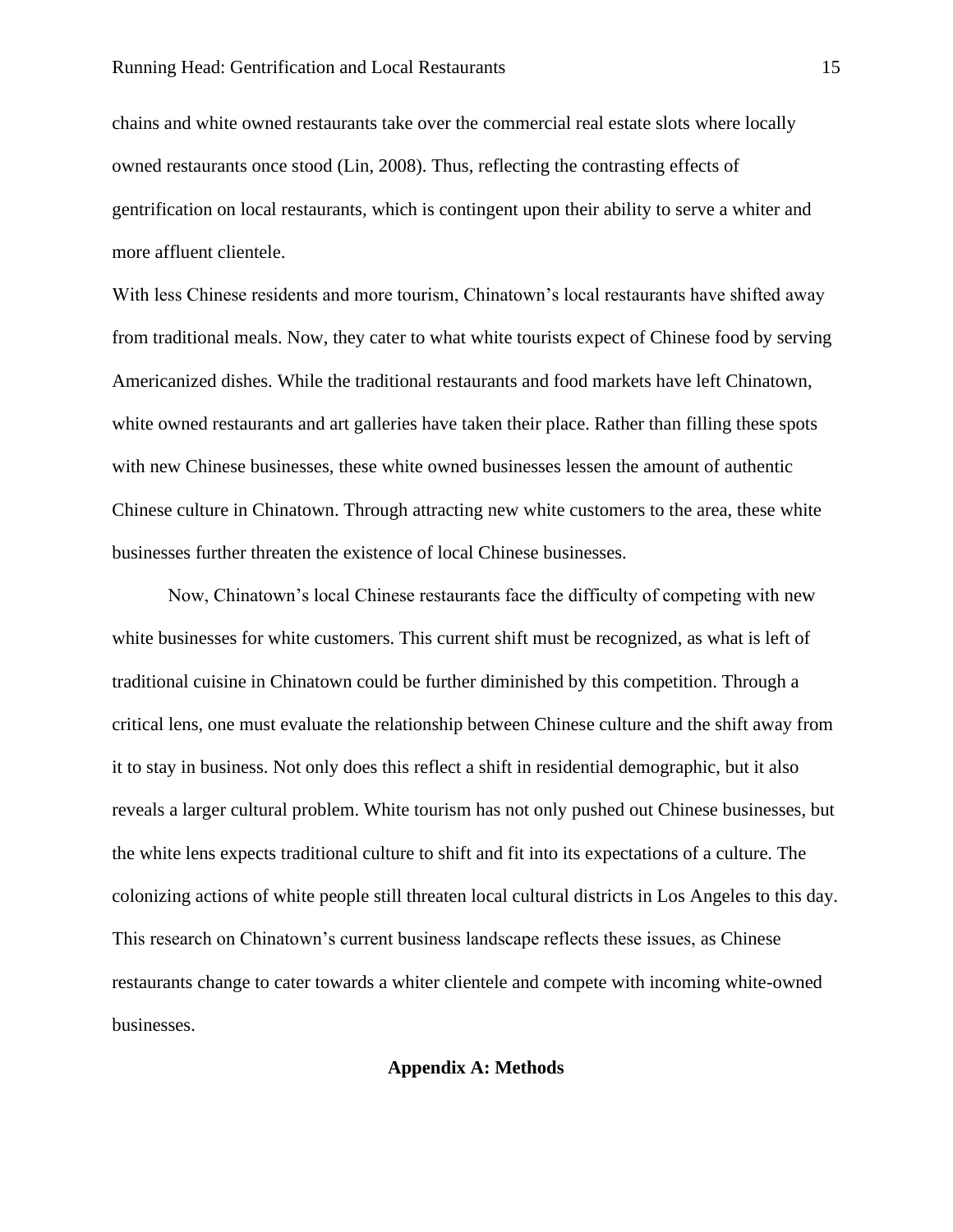The interview research for this paper was conducted over a 1-hour Zoom interview. This Zoom interview provided a platform for dialogue and comprehensive research, but there were still drawbacks to this method. Over a virtual interview, I could not gather environmental context clues and there were a few technical difficulties.

During our interview, Daniel Yin had a virtual background of the Lakers. This signaled his pride of living in Los Angeles for a majority of his life. However, this virtual background limited the information I could gather about Yin from his surroundings. At the end of the interview I heard his wife in the background, but that was the only environmental context I could gather. I could not gather visual clues about where he was Zooming in from, which could have led me to infer about is lifestyle. If I were to interview him in person at Yang Chow, I would have been able to gather more information about the environment of this restaurant. I could have situated the physical restaurant in the context of Chinatown and its surrounding businesses. Additionally, I could have observed how the restaurant operated and the general mood of employees. This would have allowed me to better understand the current physical space of Chinatown and how its businesses are transforming.

Furthermore, there were some technological challenges before and during the interview. Daniel Yin and I originally planned a Zoom interview on October  $26<sup>th</sup>$ . After confirming with him that morning, he forgot about the interview. We eventually rescheduled for October 28<sup>th</sup>, which the interview took place on. Once we began the interview, my internet cut out four times. This created interruption in some of the questions and occasionally caused Daniel Yin to go off topic. Without these technical difficulties, the interview could have flowed smoother.

Throughout my virtual ethnography, I faced one ongoing issue. All of the restaurant forums and groups I joined had many posts that focused on the impact of COVID-19 on the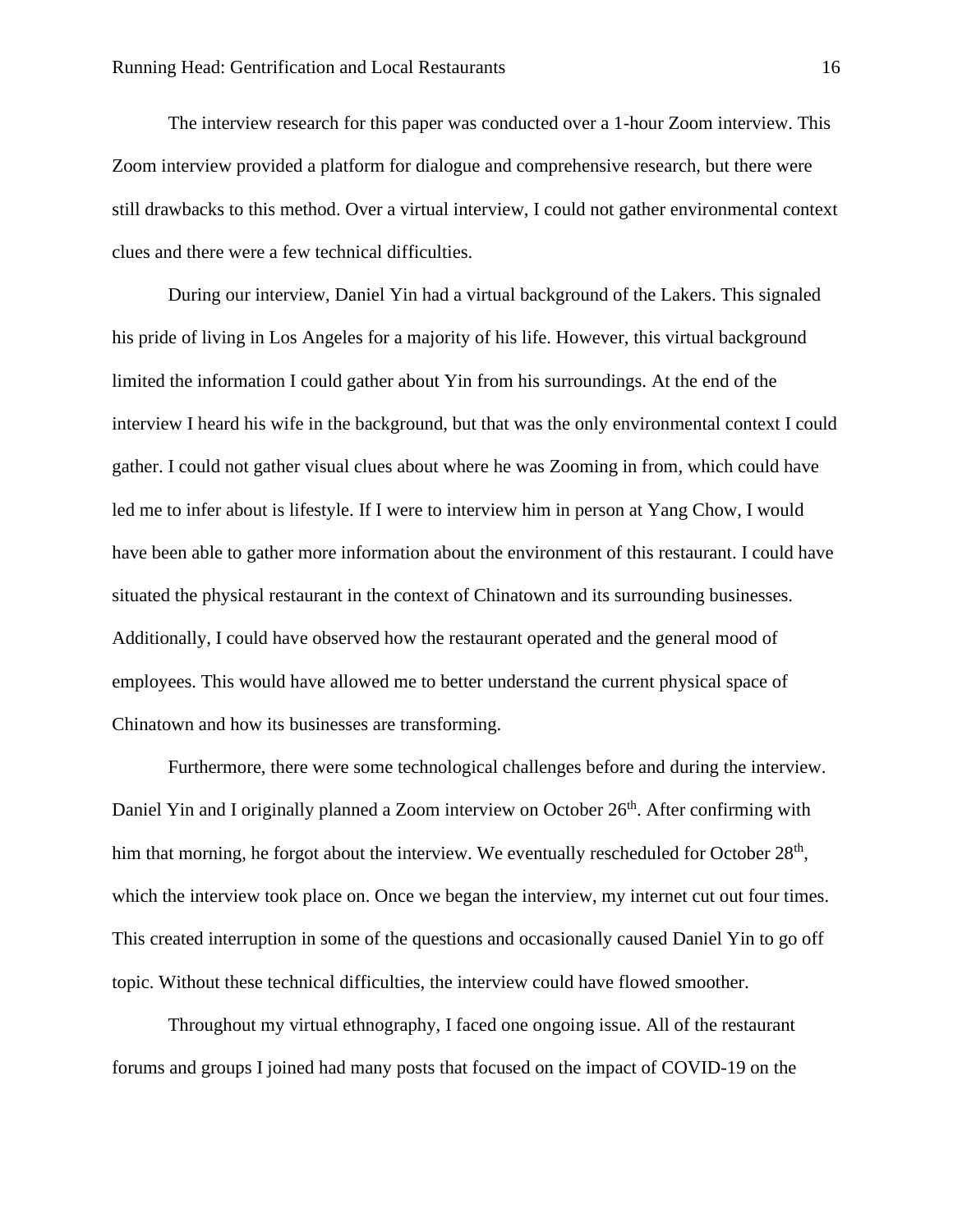restaurant industry. Although informative, this information did not directly relate to my research topic. This added many hours of sifting through such posts onto my ethnography work.

However, this encouraged me to dig deeper into these forums than I would have. I had to read through more posts, which helped me understand the different culture and etiquette guidelines of each forum. One theme I picked up on throughout the forums and groups was frustration. Many restaurant owners seemed frustrated about Yelp, delivery apps, and local COVID-19 restrictions. Understanding this helped me formulate my posts and comments in a similar frustrated tone to those restaurant owners I observed.

During all interactions, I posed as either a restaurant owner or a daughter of a restaurant owner. On reddit, I remained completely anonymous as many other users did. This allowed me to disguise myself as a local Chinese restaurant owner in Los Angeles. In my post on r/smallbusiness, I specified that I wanted my restaurant and identity to remain anonymous. Most users were respectful of this. One user, however, asked for my restaurant's exact location. This was the only comment on my post I didn't reply to, as I did not want to give away my identity.

On Facebook, I used my personal profile. The groups I joined asked screening questions required for admission regarding my personal involvement in the restaurant industry and how I would use the group. To join, I lied by saying that my family owns a local restaurant and I help them run it occasionally. Nobody questioned my answers, so I joined without any difficulties. On the Facebook groups, I decided to lurk since I used my personal profile. I did not want anybody to click on my profile from a post or comment, to later discover neither my family nor myself are involved in the restaurant business.

To present my findings, I chose to focus on two main themes and their respective subthemes. I decided to focus on the potential benefits of gentrification for local restaurants and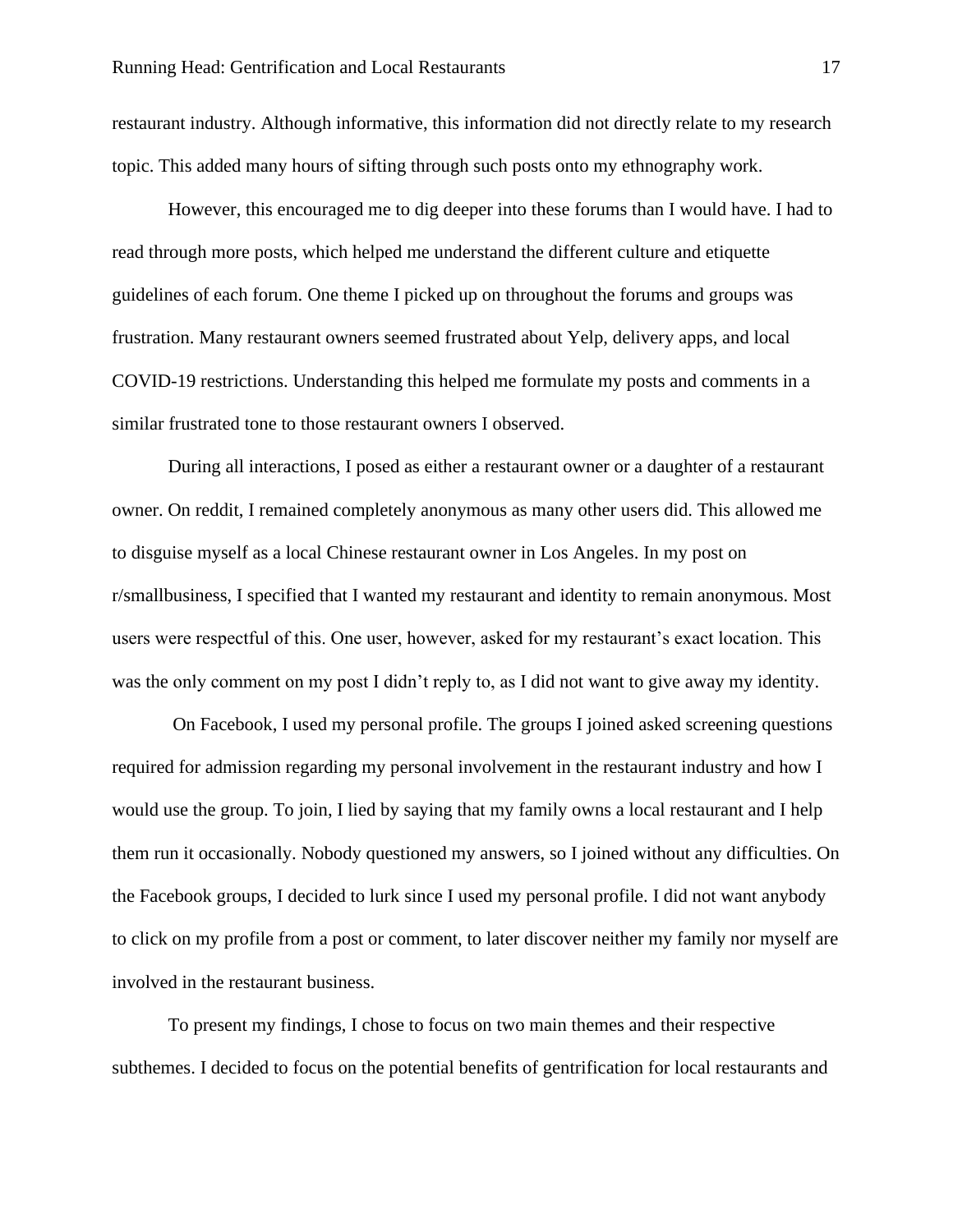#### Running Head: Gentrification and Local Restaurants 18

online review platforms, as these were prevalent themes throughout all forums and groups I interacted with. I chose to take the approach that gentrification can present growth opportunities for local restaurants in such areas, as it reflects the complexities of gentrification's effects. This allowed me to analyze the benefits for those businesses that can survive, but also contrast this argument with the fact that many businesses cannot shift to cater to a new clientele. Furthermore, this relates to my first paper, as I discussed how Yang Chow restaurant in Chinatown survived a shifting business landscape and the new clientele that comes with this. Analyzing this theme allowed me to argue a new and more complex take on this effect that local restaurants see during gentrification in their area.

Additionally, I presented my findings regarding online review platforms and their relationship to local restaurants. For this paper, I focused specifically on Yelp and Google Reviews because these two platforms came up most frequently during my research. Through analyzing their relationship to local restaurants, I analyzed the more complex effects of gentrification through these virtual spaces. This connected well to my argument about benefits and risks businesses face during gentrification, as these online review platforms can amplify such effects. The role of produsers and social media play a large role in everyday operations for restaurants today, which needed to be addressed through this paper.

Through discussing these two themes and their subthemes, I analyzed the complex effects of gentrification on communities and their local restaurants. This allowed me to present my findings through forming a comprehensive argument about the complex relationship between communities and their locally owned businesses. I chose to present most of my scholarly sources before the interview to set context for the analysis. From a critical research lens, the audience must have background information on gentrification and how it can harm local cultural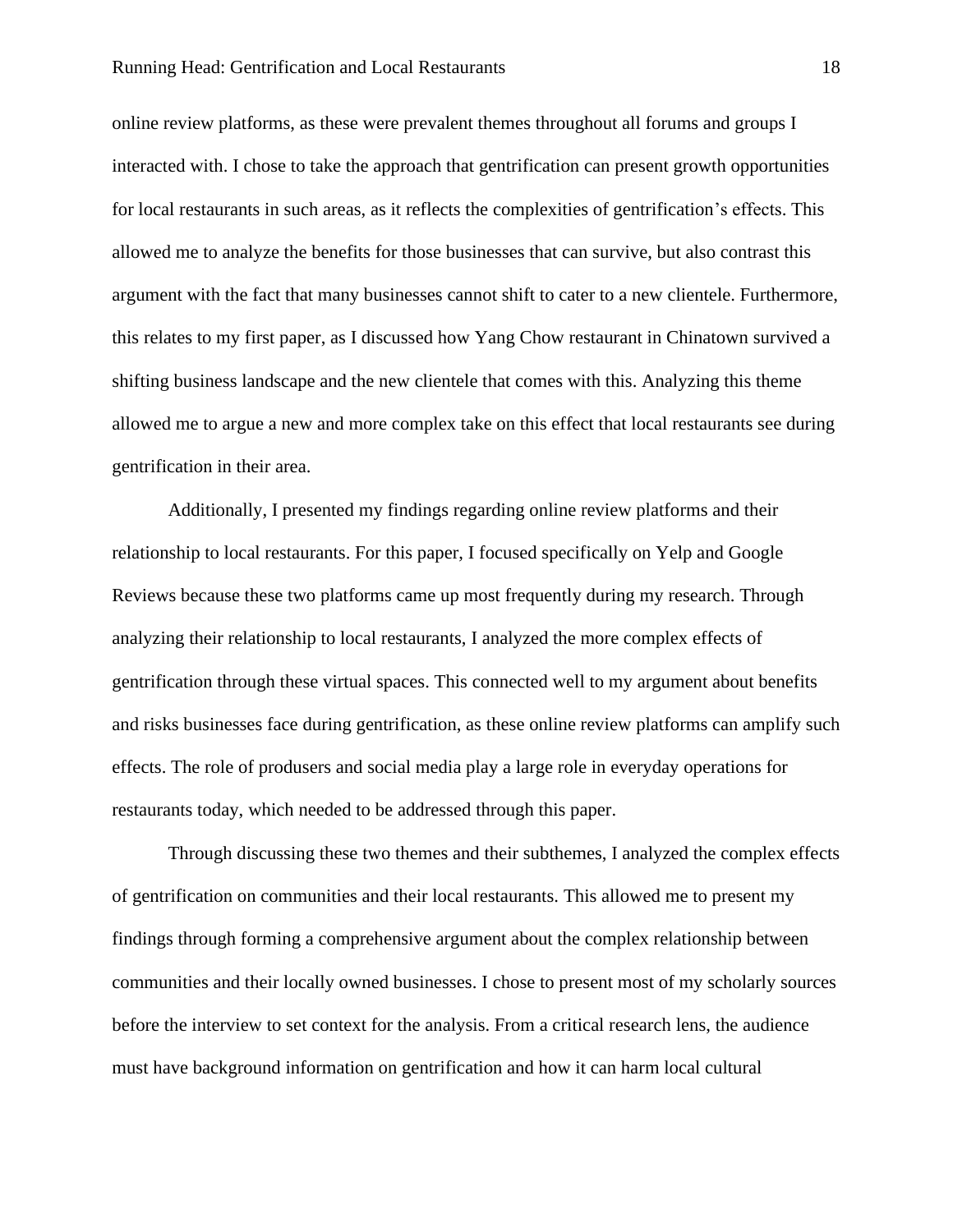businesses. This allowed me to analyze the interview in the context of gentrification's intersection with culture and whitewashing. Throughout this analysis, I chose to pull specific quotes to reveal Yin's emotional response and personal anecdotes. This allowed me to convey to readers that gentrification affects families personally and has lasting impacts that span generations.